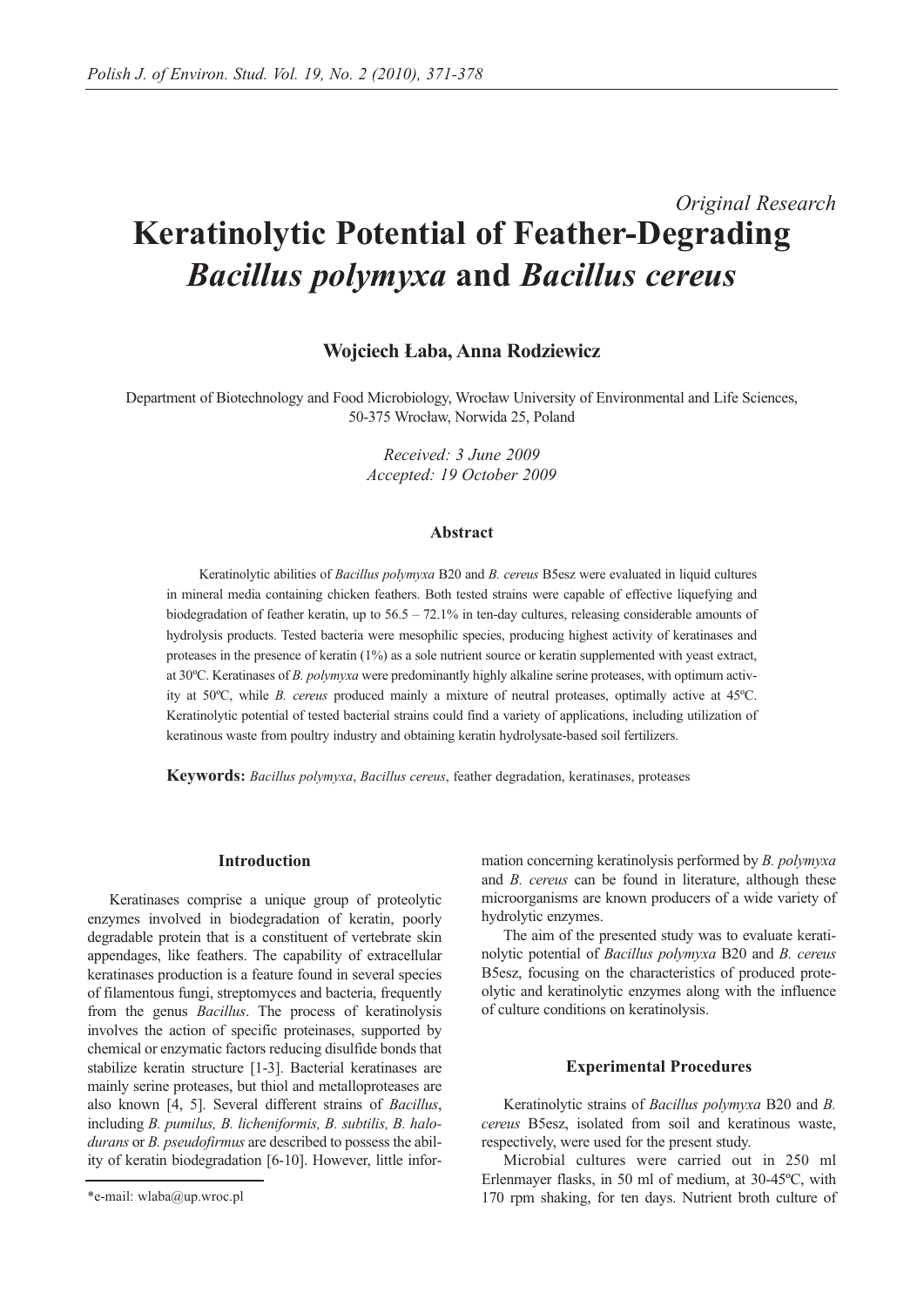1.2⋅108 cfu/cm3 served as inoculum, used in 1 ml per flask. The medium used in the study consisted of  $(\%)$ : MgSO<sub>4</sub> 0.1,  $KH_2PO_4$  0.01,  $FeSO_4$ ·7 $H_2O$  0.001,  $CaCl_2$  0.01, yeast extract 0.05, optionally removed or replaced by glucose or peptone. The basic carbon and nitrogen source were whole, degreased, white chicken feathers (1%). The medium was set to pH 7.2 and sterilized by autoclaving at 121ºC for 20 min.

All assays were performed in collected post-culture liquids, after removing feather debris by filtration through medum density filter paper and centrifugation at 10,000 g for 10 min at 4ºC. Protein concentration was determined according to the method of Lowry [11]. The release of amino groups was measured using 2,4,6-trinitrobenzenesulphonic acid (TNBS) [12]. Bacterial culture growth was estimated by optical density measurement (OD) at  $\lambda = 550$ nm. Residual feather keratin was weighed after separation and drying at 105ºC.

Proteolytic activity (PA) was determined using a modified method of Anson, after 20 minutes of reaction on soluble casein, at 30ºC and optimum pH. The unit of proteolytic activity (1 PU) was expressed as 0.01 increase of absorbance of TCA-soluble products at 280 nm, released by 1 cm3 of enzyme (post-culture medium) in 1 minute. Keratinolytic activity was determined in 20 minutes reaction on soluble keratin preparation, according to Wawrzkiewicz et al. [13], at 40ºC and optimum pH. The unit of keratinolytic activity (1 KU) was expressed as 0.01 increase of absorbance of TCA-soluble products at 280 nm, released by 1 cm<sup>3</sup> of enzyme in 1 minute [14].

Keratinolytic activity against native keratin (KA) was measured as above. Finely cut, degreased feathers were used as a substrate. Reaction mixtures included fluids from two and three-day cultures of *B. polymyxa* B20 and *B. cereus* B5esz, respectively. The activity unit (1 NKU) was expressed as 0.01 increase of absorbance of TCA-soluble products at 280 nm, released by 1 cm<sup>3</sup> of enzyme in 4 hours reaction time.

Optimum temperature for proteases and keratineses was determined over a 30-60ºC range with 5ºC interval in 0.1 M borate buffer pH 7.4. The influence of pH was tested over a range of pH 5-11 using 0.1 M Britton-Robinson universal buffer, at optimum temperature. To determine a dominating class of proteases and keratinases in crude culture fluids, 20 minutes pretreatment was performed with the following inhibitors: PMSF (phenylmethylsulphonyl fluoride), NEM (N-ethyl maleimide), EDTA (ethylenediaminetetraacetic acid, disodium salt) and activators: cysteine, CaCl<sub>2</sub>.

All assays were performed in triplicate. Mean values and standard deviation were given.

## **Results**

#### Feather Degradation in Bacterial Cultures

Due to the ability of keratin degradation, both tested bacterial strains were capable of growth in the medium containing chicken feathers as a main source of carbon, nitrogen and sulphur, as confirmed by OD rise and biochemical indices. The direct effect of keratinolytic proteases hydrolytic action was accumulation of hydrolysis products, such as soluble proteins and peptides, as well as free amino groups of amino acids. In the culture of *B. polymyxa,* maximum level of the first was 2.10 mg⋅cm<sup>-3</sup> and the concentration of the latter was 3.05 mM (Fig. 1). In the case of *B. cereus* a larger amount of high molecular weight hydrolysis products was observed  $(2.35 \text{ mg} \cdot \text{cm}^{-3})$  at the expense of released amino acids (2.71 mM) (Fig. 2). Moreover, the concentration of amino groups began to decline right after the major reduction of hydrolytic activities on the  $6<sup>th</sup>$  day of cultures, while the release of souble proteins remained constantly increasing. Deamination of amino acids derived from keratin resulted in alkalinization of culture media, reaching pH 9.19-9.22.

Keratinolytic enzymes, responsible for hydrolysis of feather keratin, were detected in culture media at levels reaching 31.5 KU (specific activity 34.6 KU/mg) and 9.5 KU (12.4 KU/mg) for *Bacillus polymyxa* B20 (Fig. 3) and *B. cereus* B5esz (Fig. 4), respectively. Less keratin-specific proteases were also synthesized by tested strains. Exceptionally high activity of proteases, 229 PU (200 PU/mg), was produced by *B. cereus* B5esz, in contrast to 23.5 PU (19.4 PU/mg) of proteolytic activity of *B. polymyxa* B20. The peak of keratinolytic and proteolytic activity of *B. polymyxa* was observed on the 2<sup>nd</sup> and 3<sup>rd</sup> days of cultures,



Fig. 1. Bacterial growth (OD) O, pH - , protein concentration  $\times$ , amino groups concentration  $\triangle$  during *B. polymyxa* B20 culture in synthetic medium with chicken feathers.



Fig. 2. Bacterial growth (OD) O, pH - , protein concentration  $\times$ , amino groups concentration  $\triangle$  during *B. cereus* B5esz culture in synthetic medium with chicken feathers.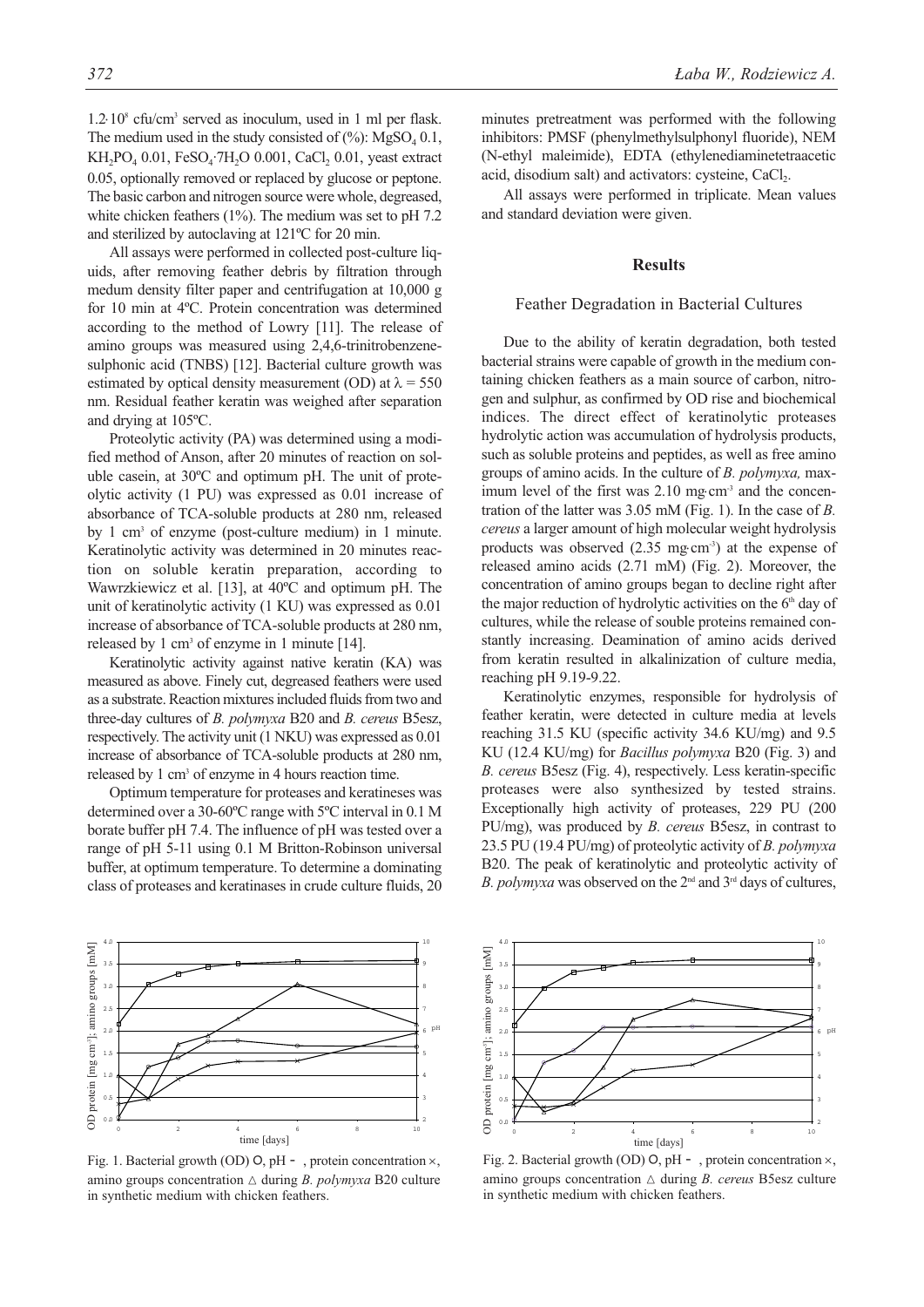| Temperature $[°C]$     |                                       | 30              | 35              | 40              | 45              |
|------------------------|---------------------------------------|-----------------|-----------------|-----------------|-----------------|
| keratinolytic activity | $U$ cm <sup>3</sup> min <sup>1</sup>  | $31.5 \pm 5.6$  | $0.2 \pm 0.1$   |                 |                 |
| proteolytic activity   | $U$ cm <sup>3</sup> min <sup>-1</sup> | $23.4 \pm 0.4$  | $18.2 \pm 0.7$  | $15.2 \pm 0.1$  | $1.17 \pm 0.3$  |
| protein                | $mg \cdot cm^{-3}$                    | $2.10\pm0.02$   | $1.80 \pm 0.04$ | $1.67 \pm 0.07$ | $1.09 \pm 0.05$ |
| amino groups           | mM                                    | $3.05 \pm 0.08$ | $2.05 \pm 0.06$ | $2.28 \pm 0.04$ | $1.62 \pm 0.04$ |

Table 1. The effect of temperature on the keratinolytic potential of *B. polymyxa* B20 (maximum values given).

respectively, while maximum biosynthesis of these enzymes by *B. cereus* was delayed to the 3<sup>rd</sup> and the 4<sup>th</sup> days. After the 6<sup>th</sup> day the activity of keratineses and proteases decreased significantly in cases of both tested strains.

Due to solubilization and utilization of feather keratin, the content of residual substrate decreased from 62.4% on the 4<sup>th</sup> day to 43.5% on the 10-th day of *B. polymyxa* culture, and from 47.0% to 27.9% in the culture, of *B. cereus* (Fig. 5).

# Influence of Culture Conditions on Keratinolysis

The influence of culture conditions, like temperature and selected medium supplements, on the production of



Fig. 3. Biosynthesis of keratinases ● and proteases 0 in a culture of *B. polymyxa* B20 in the presence of chicken feathers.



Fig. 4. Biosynthesis of keratinases ● and proteases 0 in a culture of *B. cereus* B5esz in the presence of chicken feathers.



Fig. 5. Feather keratin degradation in cultures of *B. polymyxa*  $B20$  and *B. cereus* B5esz  $\Box$ 

keratinolytic proteases and the process of keratinolysis was examined. Bacterial cultures carried out at temperatures within 30-45ºC revealed that both tested strains were capable of growing in such conditions. However, decreasing biosynthesis of hydrolytic enzymes at temperatures exceeding 30ºC allowed us to classify these bacteria as mesophilic. *B. polymyxa* cultured at 35ºC decreased its proteolytic activity to 77.7% and practically ceased to produce keratinases (Table 1). Similarly, proteases activity of *B. cereus* lowered to 21.0% and keratinases to 42.1% (Table 2). It is, however, significant that both strains retained at least low activity of proteases up to temperature 45ºC, which allowed them to utilize feather keratin while keratinases activity was undetectable. Lower proteolytic activity resulted in reduced release of feather hydrolysis products, yet no clear correlation was observed.

Both *Bacillus polymyxa* B20 and *B. cereus* B5esz synthesized extracellular proteases and keratinases in mineral medium in the presence of chicken feathers as a source of nutrients, while chosen additives influenced enzyme of expression. Easily available glucose almost completely inhibited biosynthesis of keratinases in *B. polymyxa* (Fig. 6a), while it had no negative effect on the synthesis of less keratin-specific proteases. As a result, weak growth of the strain was observed. The addition of yeast extract or peptone sustained growth and biosynthesis of keratinases and proteases. The most significant increase in keratinolytic activity, up to 56 KU, occured in the absence of additional substrates, yet at the expense of slightly decreased proteolytic activity. Similarily, *B. cereus* produced higher keratinolytic activity, reaching 45.9 KU, in a medium with feath-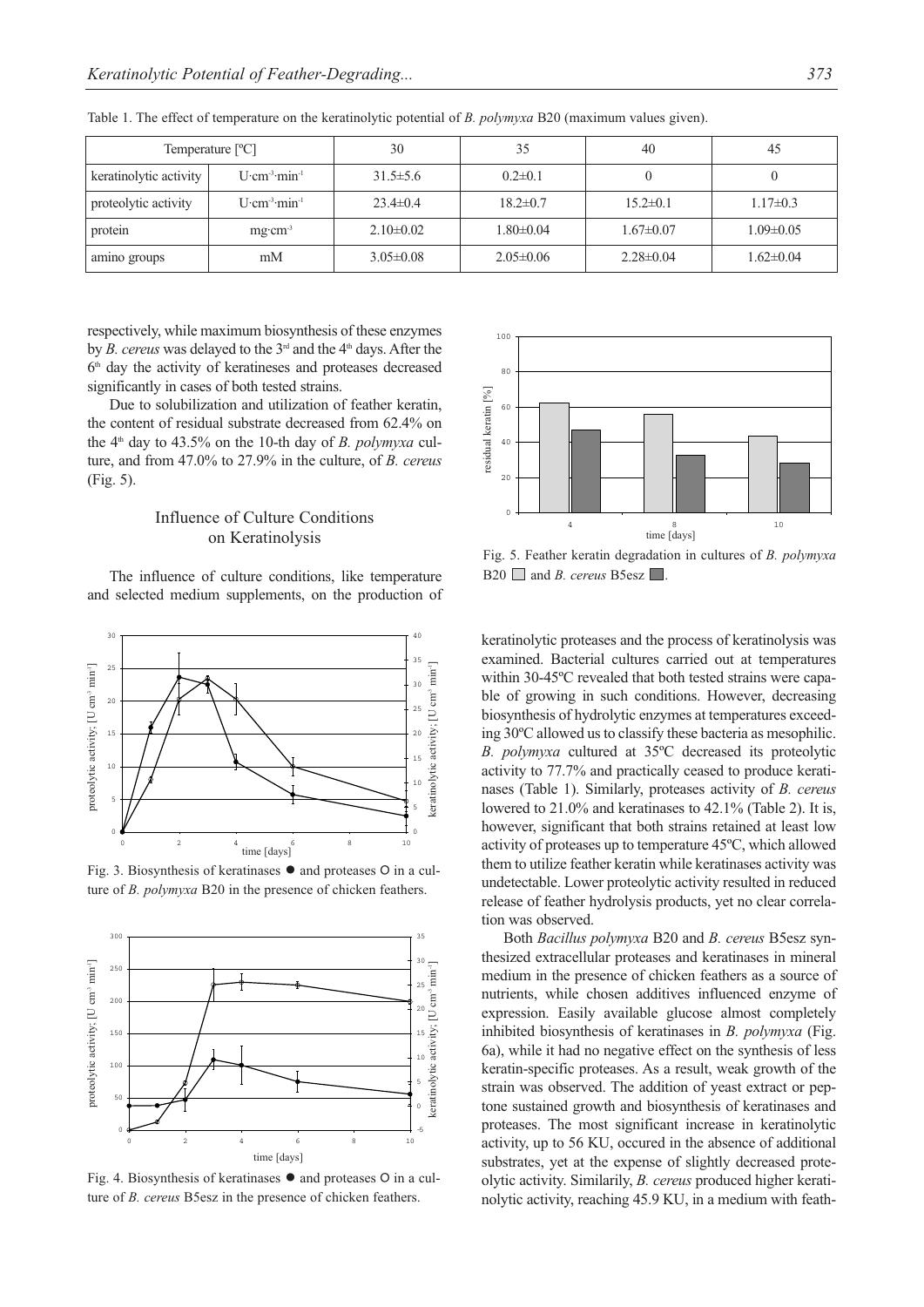| Temperature $[°C]$     |                                          | 30               | 35              | 40              | 45              |
|------------------------|------------------------------------------|------------------|-----------------|-----------------|-----------------|
| keratinolytic activity | $U$ cm <sup>3</sup> min <sup>-1</sup>    | $9.5 \pm 2.1$    | $4.0 \pm 0.4$   | 0               |                 |
| proteolytic activity   | $U$ ·cm <sup>-3</sup> ·min <sup>-1</sup> | $229.0 \pm 12.7$ | $48.2 \pm 3.3$  | $44.9 \pm 4.0$  | $12.1 \pm 2.9$  |
| protein                | $mg \cdot cm^{-3}$                       | $2.53 \pm 0.10$  | $0.79 \pm 0.02$ | $0.74 \pm 0.04$ | $0.99 \pm 0.05$ |
| amino groups           | mM                                       | $2.71 \pm 0.09$  | $1.30 \pm 0.05$ | $1.25 \pm 0.03$ | $2.21 \pm 0.06$ |

Table 2. The effect of temperature on the keratinolytic potential of *B. cereus* B5esz (maximum values given).

Table 3. Optimum conditions for keratinases and proteases activity of tested strains.

|                           | Bacillus polymyxa B20  |                      | <i>Bacillus cereus</i> B5esz |                      |
|---------------------------|------------------------|----------------------|------------------------------|----------------------|
|                           | keratinolytic activity | proteolytic activity | keratinolytic activity       | proteolytic activity |
| temperature $[^{\circ}C]$ | 50                     | 50                   | 40                           |                      |
| pH                        | 10.2                   | 0.0                  | 7.4                          |                      |

ers as a sole nutrient source, while its proteolytic activity decreased to 50%, as compared to the control medium (Fig. 6b). Unlike in the case of *B. polymyxa*, glucose addition stimulated production of tested enzymes. The control medium intensified protease but not keratinase production. The concentration of keratin hydrolysis products indicated that effective keratinolysis occured either in the presence of yeast extract, peptone or absence of additives, while glucose inhibited the process.

# Preliminary Characteristics of Proteases and Keratinases

The optimum pH of *B. polymyxa* keratinase activity, in crude culture fluid, was determined to be higly alkaline (pH  $= 10.2$ ), while the optimum for caseinolytic activity of proteases was pH=6.6. The optimum temperature for both enzyme types was 50ºC, but keratinase activity remained over 60% of the maximum value within a range of 45-60ºC. In contrast, keratinases and proteases of *B. cereus* were optimally active at pH=7.4, with only 20% loss of activity within a range of pH=6.0-7.8. The optimum temperature was 45ºC and 55ºC, respectively, but, similarly, keratinases showed over 80% of activity between 45ºC and 60ºC (Table 3).

Keratinolytic and proteolytic activity of *B. polymyxa* enzymes in crude culture fluid was largely inhibited by a chelating agent, EDTA, which suggests major participation of metalloproteases in the mechanism of keratinolysis. However, the effect of PMSF showed that serine proteases were also involved. Moreover, the trace of thiol caseinolytic proteases was observed. Almost complete inhibition of both keratinases and proteases of *B. cereus* by EDTA proved that metalloproteases were the dominating class of proteolytic enzymes produced by the tested strain. Nonetheless, thiol and serine proteases were also present (Tables 4, 5).

Table 4. Influence of inhibitors and activators on the activities of keratinases and proteases of *B. polymyxa* B20.

| inhibitor /       | concentration<br>$\lceil$ mM $\rceil$ | residual activity<br>$\lceil\% \rceil$ |                 |  |
|-------------------|---------------------------------------|----------------------------------------|-----------------|--|
| activator         |                                       | keratinases                            | proteases       |  |
| <b>PMSF</b>       | 10                                    | $57.4 \pm 3.1$                         | $31.5 \pm 10.1$ |  |
| <b>NEM</b>        | 5                                     | $86.4 \pm 5.9$                         | $50.6\pm4.0$    |  |
| <b>EDTA</b>       | 5                                     | $36.4 \pm 3.3$                         | $13.7 \pm 3.4$  |  |
| cysteine          |                                       | $105.0 \pm 10.0$                       | $95.2 \pm 7.7$  |  |
|                   | 5                                     | $96.7\pm 6.8$                          | $87.1 \pm 4.0$  |  |
| CaCl <sub>2</sub> | 10                                    | $118.2 \pm 7.1$                        | $78.3 \pm 9.3$  |  |

Table 5. Influence of inhibitors and activators on the activities of keratinases and proteases of *B. cereus* B5esz.

| inhibitor /       | concentration<br>$\lceil$ mM $\rceil$ | residual activity<br>$\lceil\% \rceil$ |                 |  |
|-------------------|---------------------------------------|----------------------------------------|-----------------|--|
| activator         |                                       | keratinases                            | proteases       |  |
| <b>PMSF</b>       | 10                                    | $64.5 \pm 5.8$                         | $77.8\pm 6.1$   |  |
| <b>NEM</b>        | 10                                    | $48.9 \pm 2.3$                         | $81.3 \pm 7.2$  |  |
| <b>EDTA</b>       | $\overline{2}$                        | $5.6 \pm 1.4$                          | $0.2 \pm 2.2$   |  |
| cysteine          | 1                                     | $67.4 \pm 1.3$                         | n.d.            |  |
|                   | 5                                     | $42.9 \pm 1.2$                         | $91.5 \pm 1.2$  |  |
|                   | 1                                     | n.d.                                   | $99.4 \pm 8.2$  |  |
| CaCl <sub>2</sub> | $\mathfrak{D}$                        | n.d.                                   | $102.9 \pm 8.4$ |  |
|                   | 10                                    | $130.0 \pm 9.9$                        | n.d.            |  |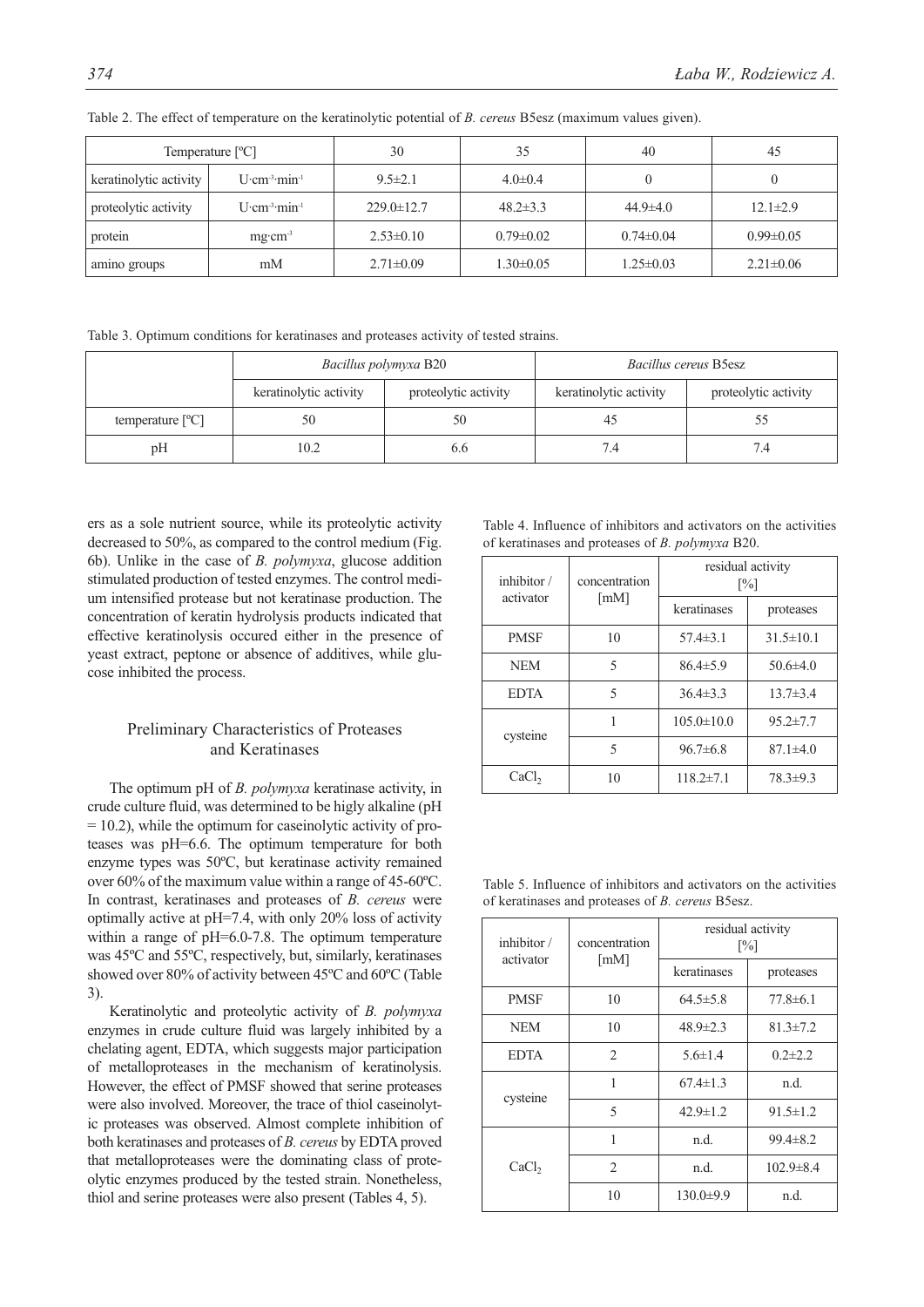

Fig. 6. a) The effect of feather-containing medium supplementation on the release of amino groups and proteins and biosynthesis of proteases and keratinases by *B. polymyxa* B20; b) The effect of feather-containing medium supplementation on the release of amino groups and proteins and biosynthesis of proteases and keratinases by *B. cereus* 5esz.

N – unsupplemented mineral medium with feathers (control), GLU – glucose, YE – yeast extract, PEP – peptone.

In order to verify the role of extracellular keratinases and proteases, enzymatic hydrolysis of untreated feathers with crude culture fluids was performed. The enzymes of both tested strains exhibited hydrolytic action against the native substrate. The measured activity was 2.1 NKU and 8.3 NKU for *B. polymyxa* and *B. cereus*, respectively (Fig. 7).

#### **Discussion**

Keratinolytic microorganisms, in contrast to keratinophilic, not only colonize keratinic materials, but also utilize the protein as a source of carbon and nitrogen. Both tested strains, *Bacillus polymyxa* B20 and *B. cereus* B5esz, demonstrated the ability to grow in a medium containing chicken feathers. The direct effects of keratinolysis include: the release of keratin hydrolysis products like soluble proteins, peptides and amino acids, and the presence of reduced thiol groups of liberated cysteine and alkalinization of medium by ammonia derived from amino acids deamination. The level of proteins released by tested strains  $(2.10-2.53 \text{ mg}\cdot\text{cm}^3)$  was similar or higher as compared to others: *B. subtilis*, *B. pumilis* and *B. cereus* (0.62-0.75 mg·cm-3) [15], *B. pumilis* F 3-4 (1.6 mg·cm-3) [16], *Vibrio* sp. (2.5 mg·cm-3) [17] or *Streptomyces* sp. (0.8 mg·cm-3) [18]. It is significant that the concentration of soluble proteins was constantly increasing throughout the culture period of tested bacteria, while the content of free amino acids reached its peak on the sixth day (2.71-3.05 mM), three days after maximum value of proteolytic and keratinolytic activity. Increasing alkalinity exceeding a value of pH 9.1 was also an important factor documenting biodegradation processes, as suggested in the research of Lal et al. [19].



Fig. 7. Keratinolytic activity in crude culture fluids against untreated feathers (maximum values given).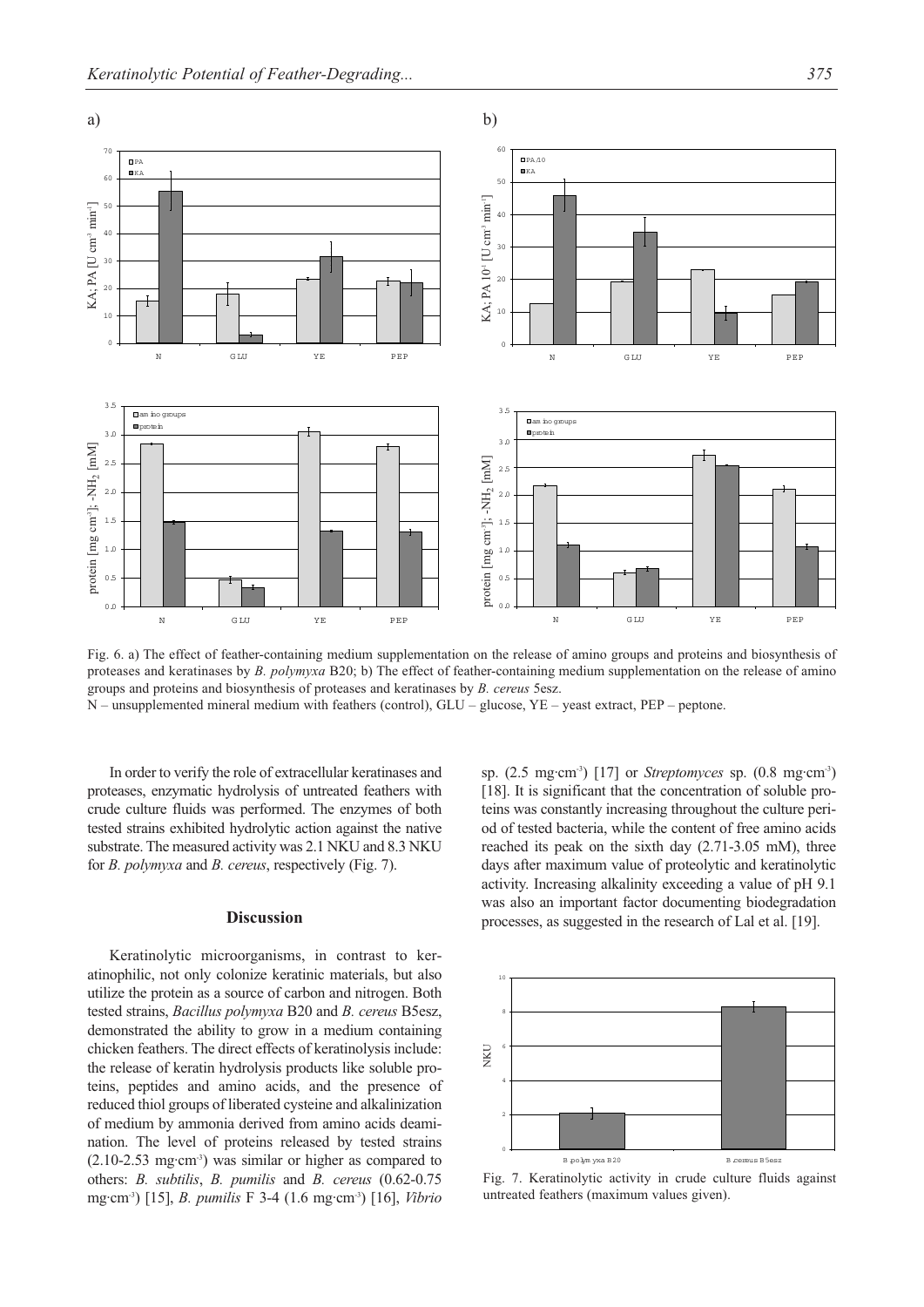Biosynthesis of bacterial keratinolytic and proteolytic enzymes in periodic cultures usually intensifies in the late logarithmic or early stationary phase. Maximum keratinases and protease production for both tested microorganisms was observed between the second and third days of culture, which is similar to results of Kim et al. [15], Pissuwan and Suntornsuk [20] and Wang and Shih [21] for different *Bacillus* strains. Furthermore, in spore-forming bacteria secretion of proteinases is often associated with the late logarithmic growth phase or the beginning of sporulation, which undoubtedly occured after depletion of easily available nutrients. Production of keratinolytic proteases typically depens on various culture conditions like temperature, concentration of keratinous substrate and medium supplementation. Inoculum size and quality and initial pH of media are also of importance, as suggested by Suntornsuk and Suntornsuk [22] and Kim et al. [15]. Both tested bacterial strains were found to be mesophilic species that preferentially produced keratinolytic enzymes at 30ºC. Nonetheless, limited keratin degradation also occurred at temperatures over 35ºC despite ceased production of keratinases and decreased synthesis of proteases. This might suggest supplementary action of non-specific proteases in biodegradation of keratins. Moreover, keratin degradation is not always directly correlated with keratinase activity, as concluded by Son et al. [16]. A number of keratinolytic isolates from the genus *Bacillus*, mainly of environmental origin, were described to be mesophilic. *Bacillus pseudofirmus* FA30-01 investigated by Kojima et al. [23] was a highly effective mesophilic and alcaliphilic isolate, completely liquefying chicken feathers within three-day cultures. Greater capabilities for keratin biodegradation are also usually assigned to thermophilic species like *B. licheniformis* [24] or *Fervidobacterium pennivorans* [25].

The vast majority of keratinases described for the genus *Bacillus* belongs to serine proteases, like in *B. licheniformis* PWD-1, often classified as subtilizins like in *B. pumilis* [26] or *Bacilus* sp. [7, 27]. Keratinolytic metalloproteases are rarely found in bacteria such as *B. cereus* [5], *Lysobacter* sp. [28] and *Microbacterium* sp. [29]. Some data on thiol keratinase of *B. licheniformis* is also available [4]. In the presented research proteolytic activities in crude culture fluids were studied, therefore the application of specific inhibitors revealed the presence of three protease types to some extent. Keratinases of *B. polymyxa* were partially inhibited by EDTA, NEM and PMSF, which suggests a composition of keratin degrading enzymes require purification prior to detailed description. Participation of serine and thiol-dependent enzymes was also observed, mostly in the proteases fraction. Highly alkaline optimum activity of keratinases as well as low sensitivity to cysteine or  $Ca^{2+}$  could indicate their serine character. Both keratinases and proteases produced by *B. cereus* were predominantly metalloenzymes, probably Cadependent, of neutral pH optimum. Nonetheless, partial sensitivity to serine and thiol inhibitors was also determined.

The basic action of bacterial cells in order to utilize insoluble substrate-like keratin is biosynthesis of extracellular proteases, dependent on cell density, cell condition, the growth phase and optional induction by the substrate. Therefore, culture media containing keratin are often supplemented with low concentration of additives (up to 0.1%), supporting cell growth in early stages. The abundantly used supplements are: yeast extract [6, 15, 22, 30, 31], peptone or other protein hydrolysates [18, 32] and carbohyrates [2, 33]. *B. cereus* produced higher levels of keratinases and proteases in general, but reached exceptionally high proteolytic activity. The addition of glucose did not considerably inhibit biosynthesis of keratinases and proteases which, resembling the case of *B. polymyxa*, was probably started upon the depletion of easily available carbon. Comparing the results obtained in parallel cultures without feathers, it appears that keratinases are inducible in *B. polymyxa*, but not in *B. cereus,* which synthesized low amount of enzymes (0.6 KU). Both strains expressed much lesser proteolytic enzymes of 7.9 PU and 5.8 PU, for *B. polymyxa* and *B. cereus,* respectively, which is shown to be their basal level of synthesis (data not shown).

*B. polymyxa* is known to be the species of higher nutritional demands. This probably is the reason why the addition of yeast extract stimulated cell growth, and therefore the production of a higher proteases level, reaching 16.3 PU. A similar effect was observed for *B. cereus*that reached proteolytic activity of 223.3 PU.

The addition of peptone stimulated only proteolytic activity of both strains, as expected. In comparison, for *B. pumilus* FH9 in the research of El-Refai et al. [6] neither ammonium chloride nor yeast extract and peptone showed a favourable effect on keratinase production. Ramnani and Gupta [2] performed optimization of medium composition for *B. licheniformis* RGI and included glucose, peptone, phosphate (1% each) and glutathione (0.05%) as a reducer of liberated thiols. Surprisingly, in cultures of *B. polymyxa,* a higher concentration of released soluble proteins was observed in comparison to *B. cereus*, except for medium with glucose. Nevertheless, protein concentration in culture media was almost twice as high as that achieved by *B. cereus* in the research of Kim et al. [15], in similar conditions. In the unsupplemented medium containing feathers as the sole source of carbon and nitrogen, both strains produced keratinolytic enzymes. However, *B. cereus* synthesized as much as 10.9 KU of keratinolytic activity and this value was of rising tendency, while *B. polymyxa* reached levels of 3.5 U, with a maximum on the third day of the culture. Moreover, the growth and alkalinization were superior for *B. cereus*. This illustrates the exact keratinolytic potential of both tested bacteria, especially *B. cereus*, capable of growth due to keratin utilization as the solitary nutrient source.

Different results could be achieved by modification of C:N ratio. Likewise, Suntornsuk and Suntornsuk [22] found that an addition of 1% glucose to medium containing feathers and yeast extract suppressed growth and keratinase synthesis of *Bacillus* sp. FK46. However, stimulation of keratinase production in the presence of glucose was observed for *B. pseudofirmus* by Gessesse et al. [34] or *B. pseudofirmus* [16].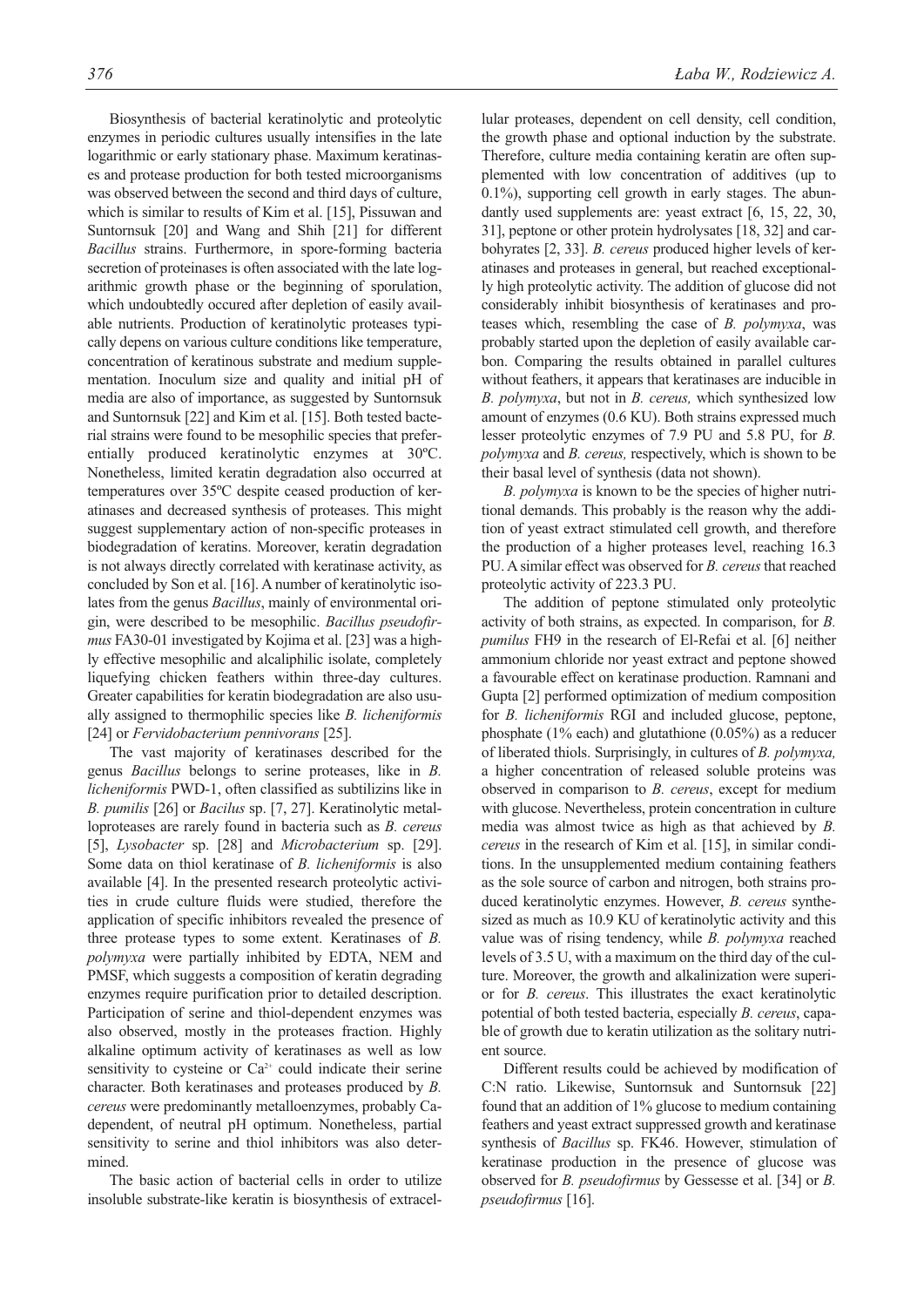The examined representants of the genus *Bacillus* expressed considerable amounts of keratinolytic enzymes which allowed them to grow on hardly degradable keratinous material like chicken feathers. Evaluated activity against native feather keratin in cell-free culture fluids demonstrated the capability of keratinolytic proteases to hydrolyse the substrate. Nevertheless, their action might be insufficient for complete digestion in the absence of reducing agents or cells red-ox potential, supporting disulfide bonds cleavage [2].

Keratinolytic potential of *B. polymyxa* and *B. cereus* could find an application in various areas of biotechnology. Microbiological biodegradation of keratinous waste from food industry, e.g. through composting [35], poses a promising alternative for other energy-consuming processes and results in obtaining valuable soil fertilizers.

#### **References**

- 1. RAMNANI P., SINGH R., GUPTA R. Keratinolytic potential of *Bacillus licheniformis* RG1: structural and biochemical mechanism of feather degradation, Can. J. Microbiol. **51**, 191, **2005**.
- 2. RAMNANI P., GUPTA R. Keratinases vis-à-vis conventional proteases and feather degradation, W. J. Microbiol. Biotechnol. **23**, 1537, **2007**.
- 3. GHOSH A., CHAKRABARTI K., CHATTOPADHYAY D. Degradation of raw feather by a novel high molecular weight extracellular protease from newly isolated *Bacillus cereus* DCUW, J. Ind. Microbiol. Biotechnol. **35**, (8), 825, **2008**.
- 4. ROZS M., MANCZINGER L., VÁGVÖLGYI C.S., KEVEI F. Secretion of a trypsin-like thiol protease by a new keratinolytic strain of *Bacillus licheniformis*, FEMS Microbiol. Lett. **205**, 221, **2001**.
- 5. SOUSA F., JUS S., ERBEL A., KOKOL V., CAVACO-PAULO A., GUBITZ G.M. A novel metalloprotease from *Bacillus cereus* for protein fibre processing, Enzyme Microbial Technol. **40**, 1772, **2007**.
- 6. EL-REFAI H.A., ABDEL NABY M.A., GABALLA A., EL-ARABY M.H., ABDEL FATTAH A.F. Improvement of the newly isolated *Bacillus pumilus* FH9 keratinolytic activity, Process Biochem. **40**, 2325, **2005**.
- 7. EVANS K.L., CROWDER J., MILLER E.S. Subtilisins of *Bacillus* spp. hydrolyze keratin and allow growth on feathers, Can. J. Microbiol. **46**, 1004, **2000**.
- 8. SUH H.J., LEE H.K. Characterization of a keratinolytic serine protease from *Bacillus subtilis* KS-1, J. Prot. Chem. **20**, (2), 165, **2001**.
- 9. TAKAMI H., NAKAMURA S., AONO R., HORIKOSHI K. Degradation of human hair by a thermostable alkaline protease from alkaliphilic *Bacillus* sp. No. AH-101, Biosci. Biotechnol. Biochem. **56**, (10), 1667, **1992**.
- 10. KOJIMA M., KANAI M., TOMINAGA M., KITAZUME S., INOUE A., HORIKOSHI K. Isolation and characterization of a feather-degrading enzyme from *Bacillus pseudofirmus* FA30-01, Extremophiles, **10**, (3), 229, **2006**.
- 11. LOWRY O.H., ROSEBROUGH N.J., FARR A.L., RAN-DALL R.J. Protein measurement with the Folin phenol reagent, J. Biol. Chem. **193**, 265, **1951**.
- 12. SNYDER S.L., SOBOCIŃSKI P.Z. An improved 2,4,6 trinitrobenzenesulfonic acid method for the determination of amines, Anal. Biochem. **64**, 284, **1975**.
- 13. WAWRZKIEWICZ K., ŁOBARZEWSKI J., WOLSKI T. Intracellular keratinase of *Trichophyton gallinae*, J. Med. Vet. Mycol. **25**, 261, **1987**.
- 14. ŁABA W., RODZIEWICZ A. Biodegradation of keratinous wastes from poultry industry involving bacteria of genera *Bacillus* and *Sarcina*, Acta Sci. Pol. Biotechnol. **3**, (1-2), 109, **2004**. [In Polish].
- 15. KIM J.M., LIM W.J., SUH H.J. Feather-degrading *Bacillus* species from poultry waste, Process Biochem. **37**, 287, **2000**.
- 16. SON H.J., PARK H.C., KIM H.C., LEE C.Y. Nutritional regulation of keratinolytic activity in *Bacillus pumilis,* Biotechnol. Lett. **30**, 461, **2008**.
- 17. SANGALI S., BRANDELLI A. Feather keratin hydrolysis by a *Vibrio* sp. strain kr2, J. Appl. Microbiol. **89**, 735, **2000**.
- 18. SZABÓ I., BENEDEK Á., SZABÓ I.M., BARABÁS G. Feather degradation with a thermotolerant *Streptomyces graminofaciens* strain, W. J. Microbiol. Biotechnol. **16**, 253, **2000**.
- 19. LAL S., RAJAK R.C., HASIJA S.K. In vitro degradation of keratin by two species of *Bacillus*, J. Gen. Appl. Microbiol. **45**, 283, **1999**.
- 20. PISSUWAN D., SUNTORNSUK W. Production of keratinase by *Bacillus* sp. FK 28 isolated in Thailand, Kasetsart J. (Nat. Sci.), **35**, 171, **2001**.
- 21. WANG J.J., SHIH J.C.H. Fermentation production of keratinase from *Bacillus licheniformis* PWD-1 and a recombinant *B. subtilis* FSB-29, J. Ind. Microbiol. Biotechnol. **22**, 608, **1999**.
- 22. SUNTORNSUK W., SUNTORNSUK L. Feather degradation by *Bacillus* sp. FK 46 in submerged cultivation, Biores. Technol. **86**, 239, **2003**.
- 23. KOJIMA M., KANAI M., TOMINAGA M., KITAZUME S., INOUE A., HORIKOSHI K. Isolation and characterization of a feather-degrading enzyme from *Bacillus pseudofirmus* FA30-01, Extremophiles, **10**, (3), 229, **2006**.
- 24. SUNTORNSUK W., TONGJUN J., ONNIM P., OYAMA H., RATANAKANOKCHAI K., KUSAMRAN T., ODA K. Purification and characterization of keratinase from a thermotolerant feather-degrading bacterium, W. J. Microbiol. Biotechnol. **21**, 1111, **2005**.
- 25. KLUSKENS L.D., VOORHORST W.G.B., SIEZEN R.J., SCHWERDTFEGER R.M., ANTRANIKIAN G., VAN DER OOST J., DE VOS W.M. Molecular characterization of fervidolysin, a subtilisin-like protease from the thermophilic bacterium *Fervidobacterium pennivorans*, Extremophiles, **6**, 185, **2002**.
- 26. HAN X., DAMODARAN S. Purification and characterization o Protease Q: A detergent- and urea-stable serine endopeptidase from *Bacillus pumilus*, J. Agric. Food Chem. **46**, 3596, **1998**.
- 27. KUMAR C.G., TIWARI M.P., JANY K.D. Novel alkaline serine proteases from alkalophilic *Bacillus* spp.: purification and some properties, Process Biochem. **34**, 441, **1999**.
- 28. ALLPRESS J.D., MOUNTAIN G., GOWLAND P.C. Production, purification and characterization of an extracellular keratinase from *Lysobacter* NCIMB 9497, Lett. Appl. Microbiol. **34**, 337, **2002**.
- 29. THYS R.C.S., LUCAS F.S., RIFFEL A., HEEB P., BRAN-DELLI A. Characterization of a protease of a featherdegrading *Microbacterium* species, Lett. Appl. Microbiolo. **39**, 181, **2004**.
- ZAGHLOUL T.I., AL-BAHRA M., AL-AZMEH H. Isolation, identification and keratinolytic activity of several feather-degrading bacterial isolates, Appl. Biochem. Biotechnol. **70-72**, 207, **1998**.